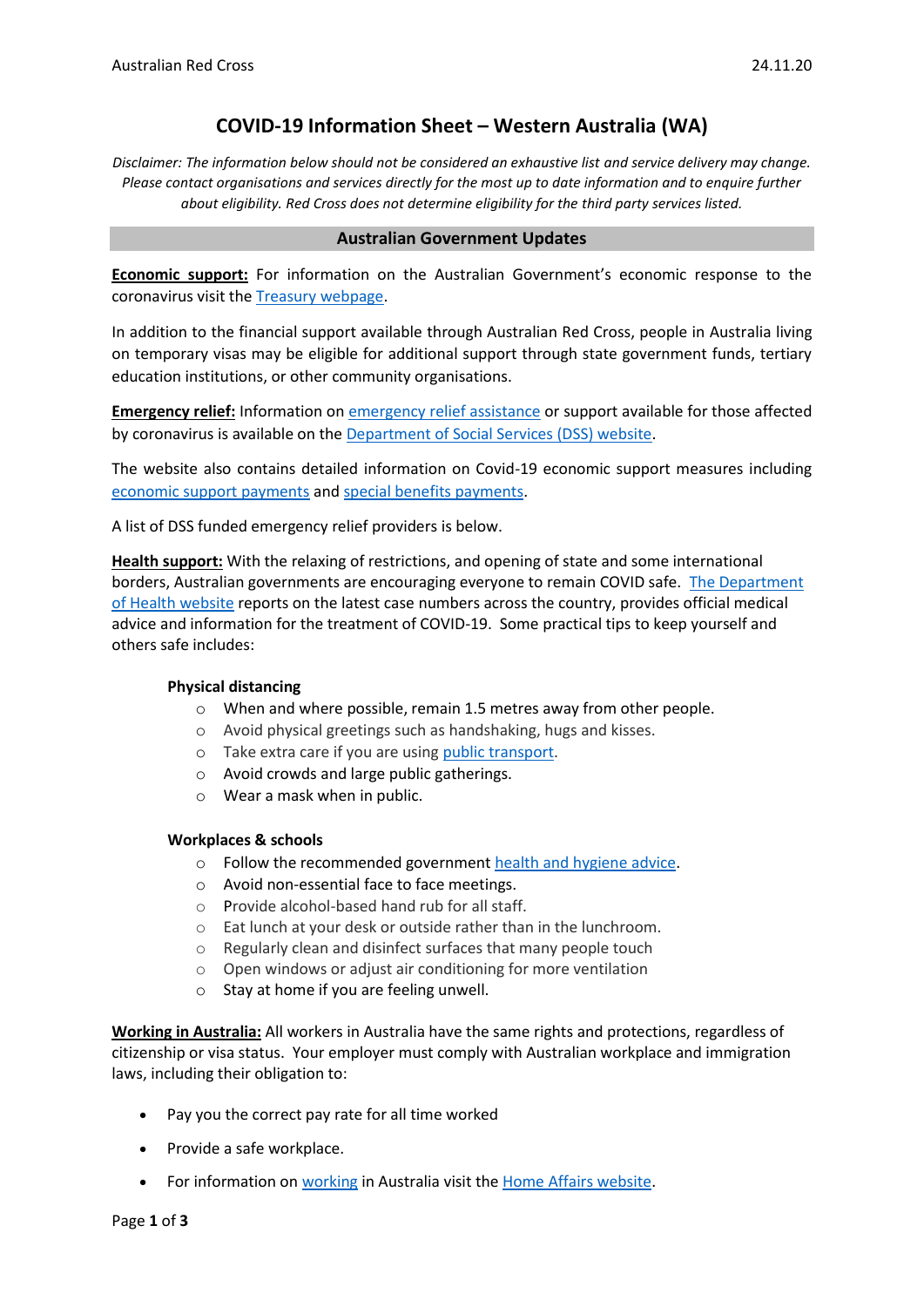The Fair Work [Ombudsman](https://www.fairwork.gov.au/) provides education, assistance, advice and guidance to employers and employees, and can inquire into and investigate breaches of the Fair Work Act.

Additionally, the Australian Red Cross' [Support for Trafficked People Program](https://www.redcross.org.au/get-help/help-for-migrants-in-transition/trafficked-people) provides assistance for people who have experienced forced labour, human trafficking, labour exploitation and forced marriage. For more information, [visit the website here.](https://www.redcross.org.au/get-help/help-for-migrants-in-transition/trafficked-people)

#### **DSS emergency relief providers**

## **Perth**

|                  | <b>Uniting WA</b>                                      | 1300 663 298                       |
|------------------|--------------------------------------------------------|------------------------------------|
| $\bullet$        | The Salvation Army                                     | (08) 9260 9599                     |
| ٠                | St Vincent De Paul Society                             | (08) 6323 7500                     |
|                  | Emergency assistance hotline - 1300 794 054<br>$\circ$ |                                    |
| ٠                | People Who Care                                        | (08) 9379 1944                     |
| ٠                | YACWA Western Australia                                | (08) 9227 5440                     |
|                  | Communicare                                            | (08) 9251 5777                     |
|                  |                                                        |                                    |
| <b>Mandurah</b>  |                                                        |                                    |
| ٠                | WestAus Crisis & Welfare Service                       | (08) 9582 9920                     |
| ٠                | The Salvation Army                                     | (08) 9260 9599                     |
| $\bullet$        | St Vincent De Paul Society                             | (08) 6323 7500                     |
|                  | Emergency assistance hotline - 1300 794 054<br>$\circ$ |                                    |
|                  | People Who Care                                        | (08) 9379 1944                     |
|                  | Communicare                                            | (08) 9251 5777                     |
| <b>Fremantle</b> |                                                        |                                    |
|                  |                                                        | 1300 663 298                       |
| ٠                | <b>Uniting WA</b>                                      |                                    |
|                  | The Salvation Army<br>St Vincent De Paul Society       | $(08)$ 9260 9599<br>(08) 6323 7500 |
|                  | Emergency assistance hotline - 1300 794 054            |                                    |
| ٠                | O<br><b>St Patrick's Community Support Centre</b>      | (08) 6372 4800                     |
| ٠                | People Who Care                                        | (08) 9379 1944                     |
| ٠                | <b>Jacaranda Community Centre</b>                      | (08) 9477 4346                     |
|                  | YACWA Western Australia                                | (08) 9227 5440                     |
|                  |                                                        |                                    |
| <b>Albany</b>    |                                                        |                                    |
|                  | The Salvation Army                                     | (08) 9260 9599                     |
|                  | St Vincent De Paul Society                             | (08) 6323 7500                     |
|                  | Emergency assistance hotline - 1300 794 054<br>O       |                                    |
|                  |                                                        |                                    |
| Canning          |                                                        |                                    |
|                  | The Salvation Army                                     | $(08)$ 9260 9599                   |

St Vincent De Paul Society (08) 6323 7500